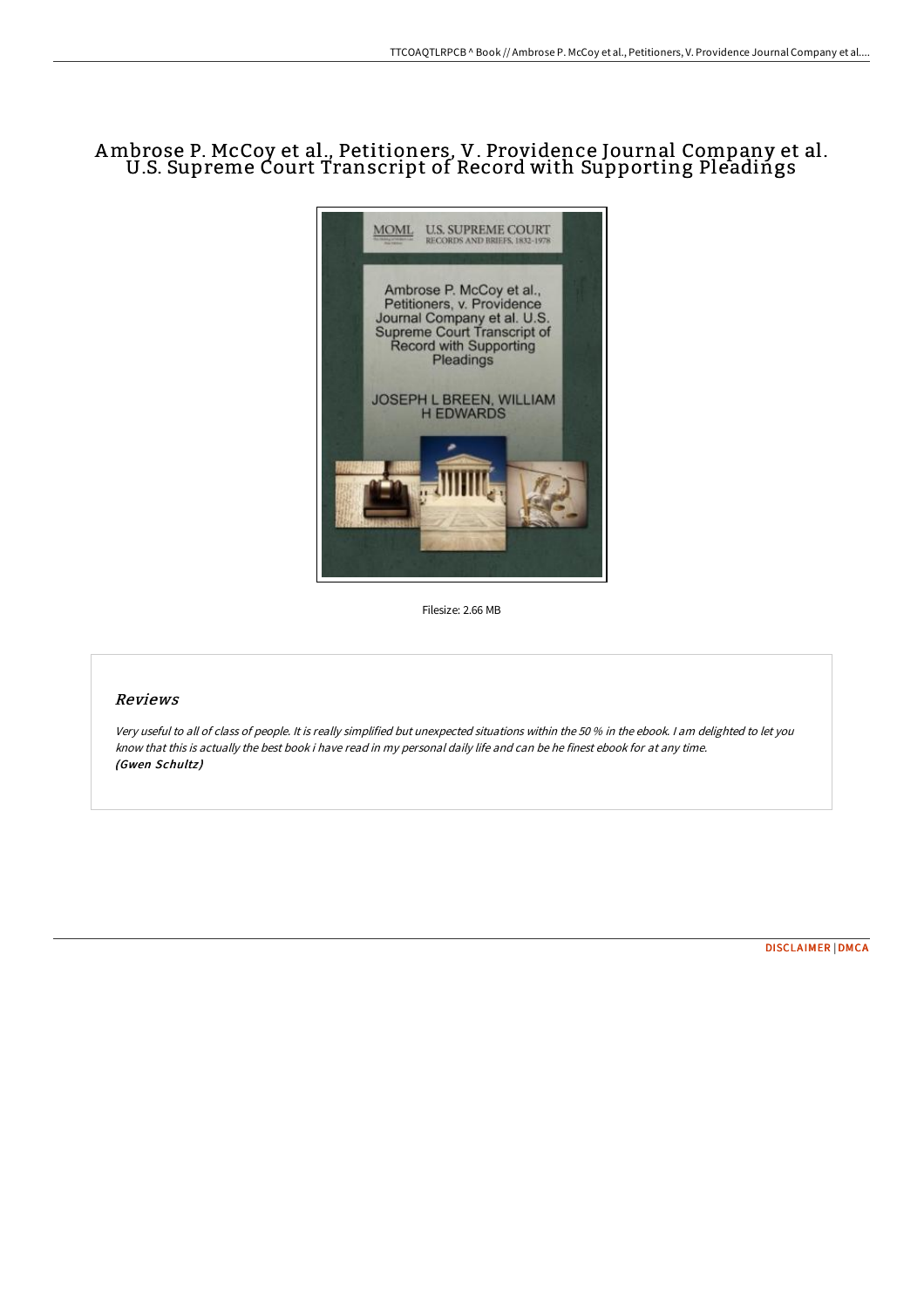## AMBROSE P. MCCOY ET AL., PETITIONERS, V. PROVIDENCE JOURNAL COMPANY ET AL. U.S. SUPREME COURT TRANSCRIPT OF RECORD WITH SUPPORTING PLEADINGS



Gale, U.S. Supreme Court Records, United States, 2011. Paperback. Book Condition: New. 246 x 189 mm. Language: English . Brand New Book \*\*\*\*\* Print on Demand \*\*\*\*\*.The Making of Modern Law: U.S. Supreme Court Records and Briefs, 1832-1978 contains the world s most comprehensive collection of records and briefs brought before the nation s highest court by leading legal practitioners - many who later became judges and associates of the court. It includes transcripts, applications for review, motions, petitions, supplements and other official papers of the most-studied and talked-about cases, including many that resulted in landmark decisions. This collection serves the needs of students and researchers in American legal history, politics, society and government, as well as practicing attorneys. This book contains copies of all known US Supreme Court filings related to this case including any transcripts of record, briefs, petitions, motions, jurisdictional statements, and memorandum filed. This book does not contain the Court s opinion. The below data was compiled from various identification fields in the bibliographic record of this title. This data is provided as an additional tool in helping ensure edition identification: Ambrose P. McCoy et al., Petitioners, v. Providence Journal Company et al.Petition / JOSEPH L BREEN / 1951 / 382 / 342 U.S. 894 / 72 S.Ct. 200 / 96 L.Ed. 669 / 10-15-1951Ambrose P. McCoy et al., Petitioners, v. Providence Journal Company et al.Brief in Opposition (P) / WILLIAM H EDWARDS / 1951 / 382 / 342 U.S. 894 / 72 S.Ct. 200 / 96 L.Ed. 669 / 11-21-1951.

 $_{\rm PDF}$ Read Ambrose P. McCoy et al., Petitioners, V. [Providence](http://bookera.tech/ambrose-p-mccoy-et-al-petitioners-v-providence-j.html) Journal Company et al. U.S. Supreme Court Transcript of Record with Supporting Pleadings Online

Download PDF Ambrose P. McCoy et al., Petitioners, V. Providence Journal Company et al. U.S. Supreme Court Transcript of Record with [Supporting](http://bookera.tech/ambrose-p-mccoy-et-al-petitioners-v-providence-j.html) Pleadings